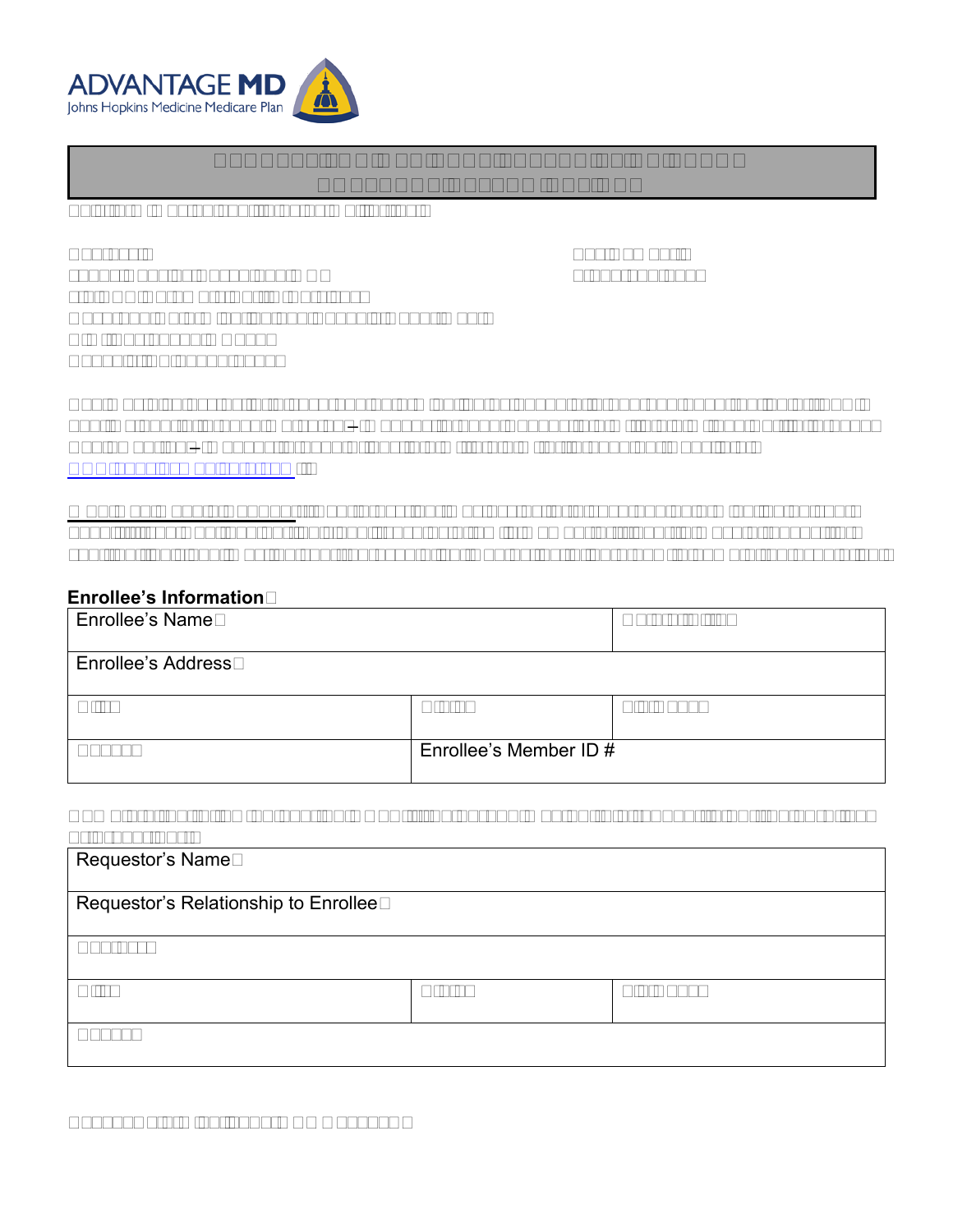## **Representation documentation for requests made by someone other than enrollee or the enrollee's prescriber:**

**Attach documentation showing the authority to represent the enrollee (a completed Authorization of Representation Form CMS-1696 or a written equivalent). For more information on appointing a representative, contact your plan or 1-800-Medicare, TTY: 1- 877-486-2048, 24 hours per day, 7 days a week.**

**Name of prescription drug you are requesting** (if known, include strength and quantity requested per month):

# **Type of Coverage Determination Request**

☐ I need a drug that is not on the plan's list of covered drugs (formulary exception).*\**

 $\Box$  I have been using a drug that was previously included on the plan's list of covered drugs, but is being removed or was removed from this list during the plan year (formulary exception).*\**

 $\Box$  I request prior authorization for the drug my prescriber has prescribed.\*

 $\Box$  I request an exception to the requirement that I try another drug before I get the drug my prescriber prescribed (formulary exception).\*

 $\Box$  I request an exception to the plan's limit on the number of pills (quantity limit) I can receive so that I can get the number of pills my prescriber prescribed (formulary exception).<sup>\*</sup>

 $\Box$  My drug plan charges a higher copayment for the drug my prescriber prescribed than it charges for another drug that treats my condition, and I want to pay the lower copayment (tiering exception).*\**

 $\Box$  I have been using a drug that was previously included on a lower copayment tier, but is being moved to or was moved to a higher copayment tier (tiering exception).*\**

 $\Box$  My drug plan charged me a higher copayment for a drug than it should have.

 $\Box$ I want to be reimbursed for a covered prescription drug that I paid for out of pocket.

**\*NOTE: If you are asking for a formulary or tiering exception, your prescriber MUST provide a statement supporting your request. Requests that are subject to prior authorization (or any other utilization management requirement), may require supporting information. Your prescriber may use the attached "Supporting Information for an Exception Request or Prior Authorization" to support your request.**

Additional information we should consider *(attach any supporting documents)*: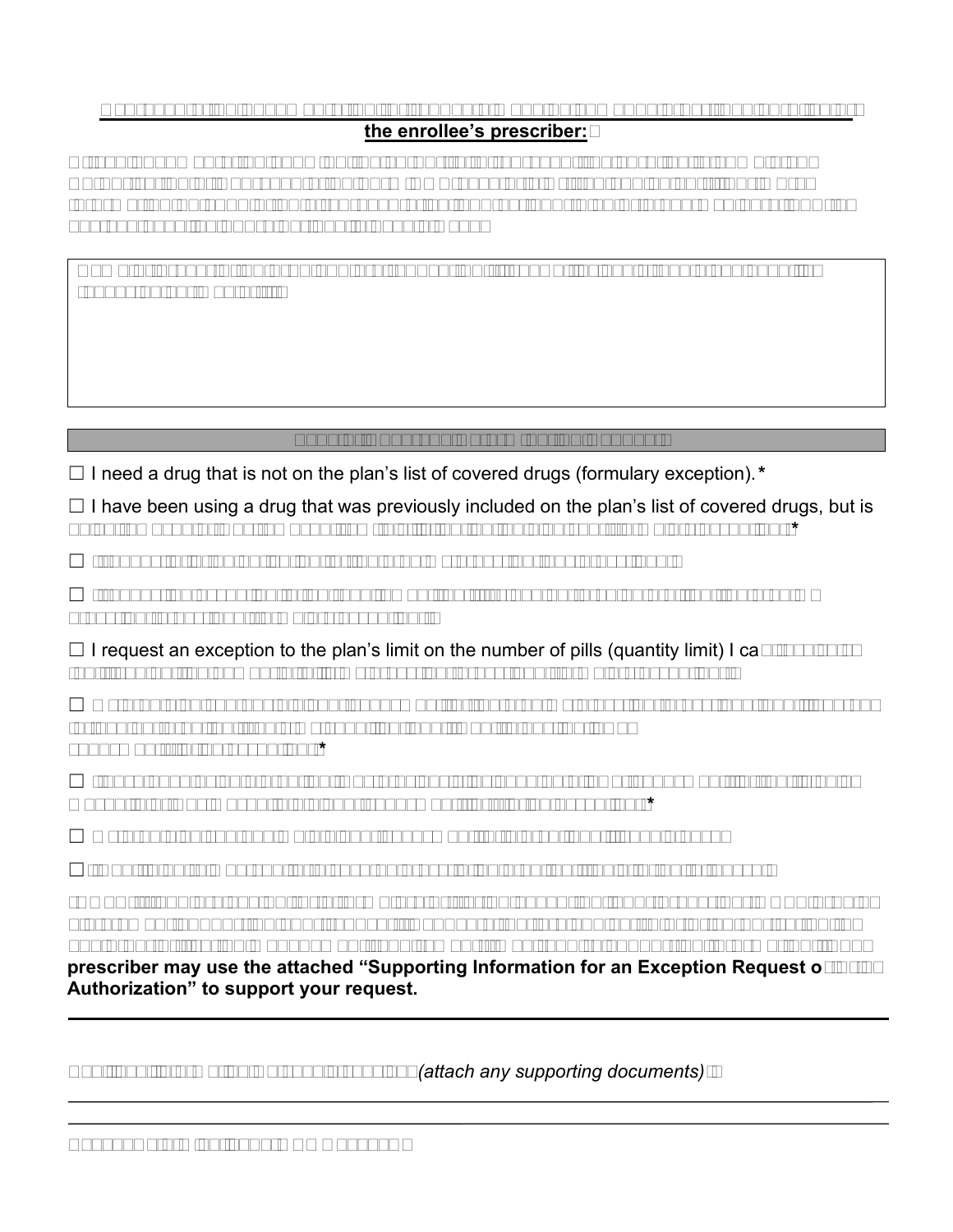# **Important Note: Expedited Decisions**

If you or your prescriber believe that waiting 72 hours for a standard decision could seriously harm your life, health, or ability to regain maximum function, you can ask for an expedited (fast) decision. If your prescriber indicates that waiting 72 hours could seriously harm your health, we will automatically give you a decision within 24 hours. If you do not obtain your prescriber's support for an expedited request, we will decide if your case requires a fast decision. You cannot request an expedited coverage determination if you are asking us to pay you back for a drug you already received.

# ☐**CHECK THIS BOX IF YOU BELIEVE YOU NEED A DECISION WITHIN 24 HOURS (if you have a supporting statement from your prescriber, attach it to this request).**

| <b>Signature:</b> | Date: |
|-------------------|-------|
|                   |       |

## **Supporting Information for an Exception Request or Prior Authorization**

FORMULARY and TIERING EXCEPTION requests cannot be processed without a prescriber's supporting statement. PRIOR AUTHORIZATION requests may require supporting information.

☐**REQUEST FOR EXPEDITED REVIEW: By checking this box and signing below, I certify that applying the 72 hour standard review timeframe may seriously jeopardize the life or health of the enrollee or the enrollee's ability to regain maximum function.**

| <b>Prescriber's Information</b> |              |     |          |
|---------------------------------|--------------|-----|----------|
| Name                            |              |     |          |
| <b>Address</b>                  |              |     |          |
| City                            | <b>State</b> |     | Zip Code |
| <b>Office Phone</b>             |              | Fax |          |
| <b>Prescriber's Signature</b>   |              |     | Date     |

| <b>Diagnosis and Medical Information</b> |                                       |                      |  |
|------------------------------------------|---------------------------------------|----------------------|--|
| Medication:                              | Strength and Route of Administration: | Frequency:           |  |
| Date Started:<br>$\Box$ NEW START        | Expected Length of Therapy:           | Quantity per 30 days |  |
| Height/Weight:                           | Drug Allergies:                       |                      |  |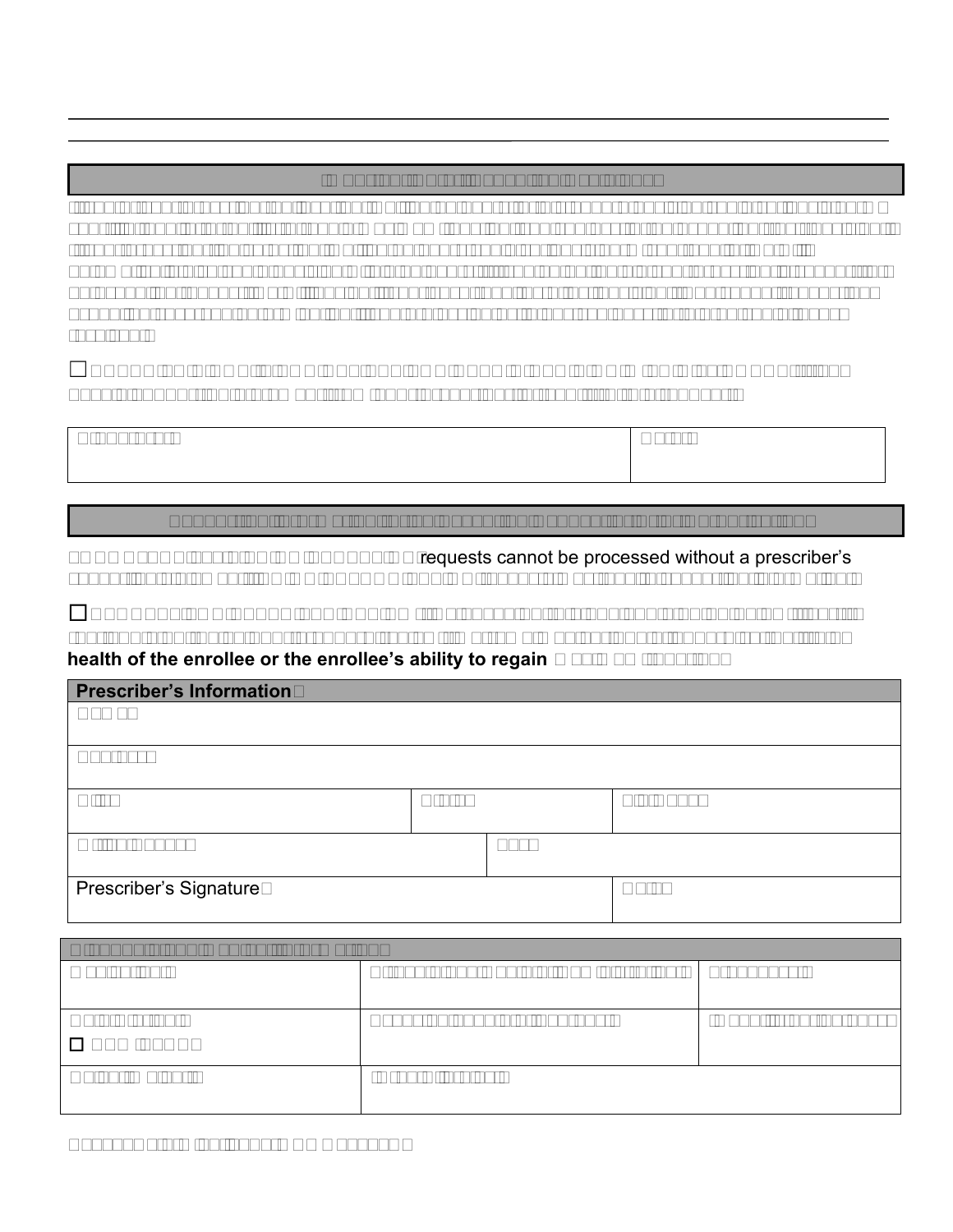| DIAGNOSIS – Please list all diagnoses being treated with the requested<br>drug and corresponding ICD-10 codes.<br>(If the condition being treated with the requested drug is a symptom e.g. anorexia, weight loss, shortness of<br>breath, chest pain, nausea, etc., provide the diagnosis causing the symptom(s) if known) | ICD-10 Code(s) |
|-----------------------------------------------------------------------------------------------------------------------------------------------------------------------------------------------------------------------------------------------------------------------------------------------------------------------------|----------------|
| <b>Other RELAVENT DIAGNOSES:</b>                                                                                                                                                                                                                                                                                            | ICD-10 Code(s) |

| <b>DRUG HISTORY:</b> (for treatment of the condition(s) requiring the requested drug)           |                      |                                                                                   |  |
|-------------------------------------------------------------------------------------------------|----------------------|-----------------------------------------------------------------------------------|--|
| <b>DRUGS TRIED</b><br>(if quantity limit is an issue, list unit<br>dose/total daily dose tried) | DATES of Drug Trials | <b>RESULTS of previous drug trials</b><br><b>FAILURE vs INTOLERANCE (explain)</b> |  |
|                                                                                                 |                      |                                                                                   |  |
|                                                                                                 |                      |                                                                                   |  |
|                                                                                                 |                      |                                                                                   |  |
|                                                                                                 |                      |                                                                                   |  |
| What is the enrollee's current drug regimen for the condition(s) requiring the requested drug?  |                      |                                                                                   |  |

| <b>DRUG SAFETY</b>                                                                                                                                                                                     |            |           |  |
|--------------------------------------------------------------------------------------------------------------------------------------------------------------------------------------------------------|------------|-----------|--|
| Any FDA NOTED CONTRAINDICATIONS to the requested drug?                                                                                                                                                 | □ YES      | $\Box$ NO |  |
|                                                                                                                                                                                                        |            |           |  |
| Any concern for a DRUG INTERACTION with the addition of the requested drug to the enrollee's current                                                                                                   |            |           |  |
| drug regimen?                                                                                                                                                                                          | <b>YES</b> | $\Box$ NO |  |
| If the answer to either of the questions noted above is yes, please 1) explain issue, 2) discuss the benefits<br>vs potential risks despite the noted concern, and 3) monitoring plan to ensure safety |            |           |  |
| <b>HIGH RISK MANAGEMENT OF DRUGS IN THE ELDERLY</b>                                                                                                                                                    |            |           |  |
| If the enrollee is over the age of 65, do you feel that the benefits of treatment with the requested drug                                                                                              |            |           |  |
| outweigh the potential risks in this elderly patient?                                                                                                                                                  | <b>YES</b> | $\Box$ NO |  |